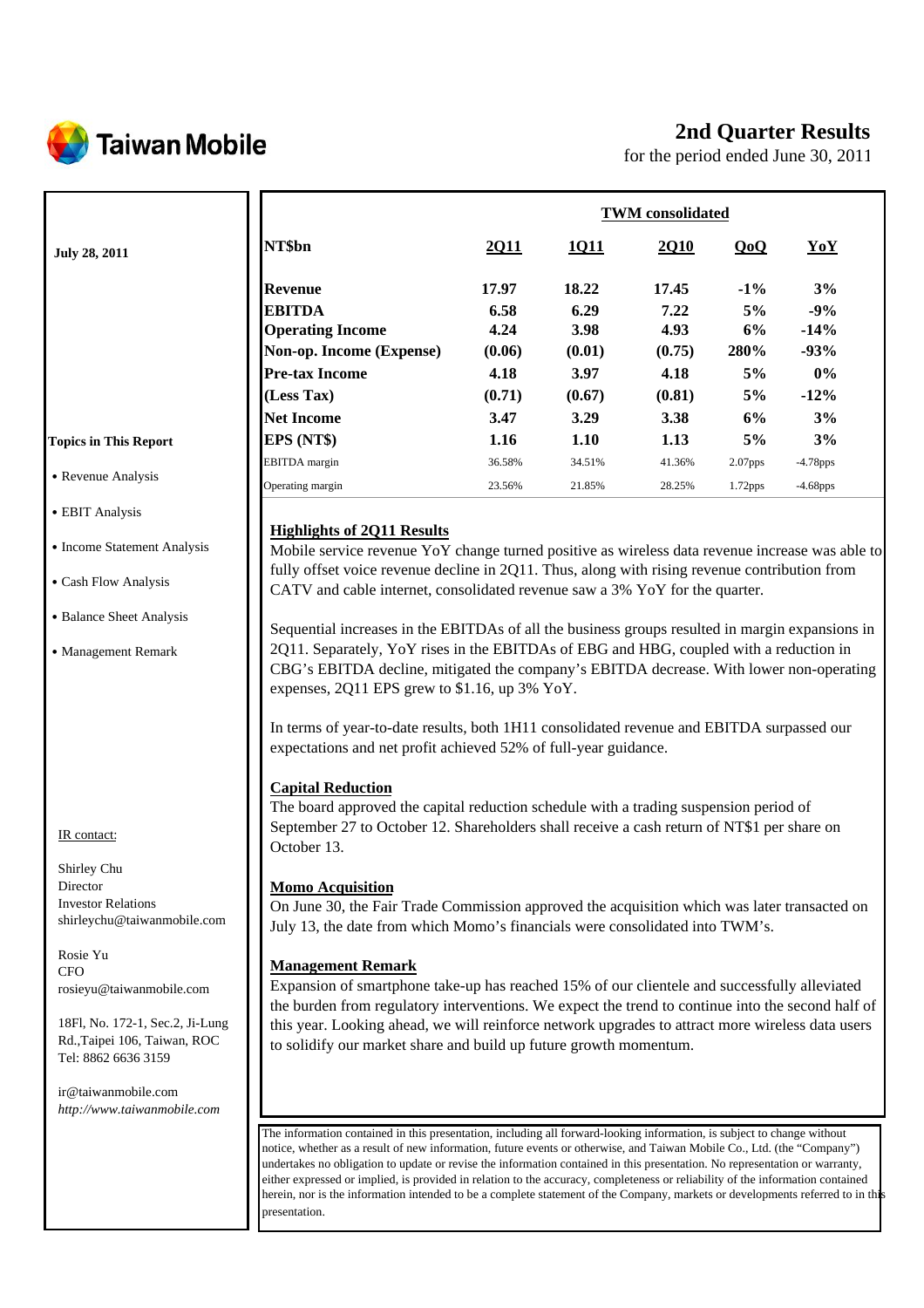

# **I. Revenue Analysis**

### **Table 1. Key Operational Data**

| <b>Revenue (NT\$bn)</b>           | <b>2Q11</b> | <b>1011</b> | <b>2Q10</b> | QoQ    | YoY   |
|-----------------------------------|-------------|-------------|-------------|--------|-------|
| CBG <sup>1</sup>                  | 14.13       | 14.37       | 13.70       | $-2\%$ | 3%    |
| Mobile Service                    | 12.24       | 12.05       | 12.07       | 2%     | 1%    |
| -Voice                            | 9.34        | 9.37        | 10.11       | 0%     | $-8%$ |
| $-VAS$                            | 2.91        | 2.68        | 1.96        | 8%     | 48%   |
| <b>IDD</b>                        | 0.65        | 0.64        | 0.69        | 2%     | $-6%$ |
| Device Sales                      | 1.13        | 1.59        | 0.87        | $-29%$ | 30%   |
| <b>EBG</b>                        | 2.39        | 2.41        | 2.37        | $-1\%$ | 1%    |
| Mobile Service                    | 0.99        | 0.96        | 0.98        | 3%     | 1%    |
| Fixed-line                        | 0.91        | 0.87        | 0.87        | 4%     | 4%    |
| ISR & Others                      | 0.49        | 0.57        | 0.52        | $-15%$ | $-6%$ |
| <b>HBG</b>                        | 1.47        | 1.45        | 1.42        | $1\%$  | 4%    |
| - Pay-TV related                  | 1.04        | 1.04        | 1.03        | 1%     | 2%    |
| - Broadband                       | 0.22        | 0.22        | 0.19        | 4%     | 20%   |
| - Content $&$ others <sup>1</sup> | 0.20        | 0.20        | 0.20        | 1%     | 0%    |
|                                   |             |             |             |        |       |

|                               | 2011    | <b>1Q11</b> | <b>2Q10</b> | QoQ    | YoY    |
|-------------------------------|---------|-------------|-------------|--------|--------|
| <b>Mobile Subscribers (K)</b> | 6,474   | 6,417       | 6,380       | $1\%$  | 1%     |
| 2G                            | 1,781   | 1,881       | 2,309       | $-5\%$ | $-23%$ |
| 3G                            | 4.693   | 4,536       | 4,071       | 3%     | 15%    |
| - Data card                   | 299     | 281         | 233         | 7%     | 29%    |
| <b>Monthly Churn</b>          | $1.7\%$ | $1.7\%$     | 1.7%        |        |        |
| MOU(bn)                       | 3.69    | 3.50        | 3.59        | 5%     | 3%     |
| <b>ARPM (NT\$)</b>            | 3.75    | 3.88        | 3.79        | $-3%$  | $-1\%$ |
| Pay-TV Subs (K)               | 573     | 570         | 559         | $1\%$  | 2%     |
| Cable Broadband Subs (K)      | 147     | 142         | 128         | 3%     | 15%    |

|                               | <b>2Q11</b> | <b>1011</b> | <b>2010</b> | 0 <sub>0</sub> | YoY    |
|-------------------------------|-------------|-------------|-------------|----------------|--------|
| <b>Wireless</b>               |             |             |             |                |        |
| ARPU (NT\$)                   | 716         | 707         | 711         | 1%             | 1%     |
| MOU per sub<br>(minute/month) | 191         | 182         | 188         | 5%             | 2%     |
| <b>Cable MSO</b>              |             |             |             |                |        |
| Monthly Subscription (NT\$)   | 505         | 506         | 511         | 0%             | $-1\%$ |
| Broadband ARPU (NT\$)         | 519         | 516         | 503         | 1%             | 3%     |
| Blended $ARPU2 (NT$)$         | 739         | 735         | 726         | 1%             | 2%     |

1. Ezpeer's financials were included in CBG's P&L since January 2010, on a pro forma basis.

2. Cable TV & broadband related revenue (excluding content agency) divided by its CATV subscriber number

## Revenue Analysis

## *CBG:*

Mobile service revenue YoY change turned positive as wireless data revenue increase was able to fully offset voice revenue decline in 2Q11.

Our wireless data revenue growth of 48% YoY in 2Q surpassed our peers and expectations. This was supported by a 90% YoY increase in mobile internet access revenue, stemming from a 53% YoY rise in data APRU and a 27% YoY increase in the number of active data users.

2Q11 device sales volume remained stable while revenue was down 29% QoQ. This was due to a higher mix of feature phones, pushed by our recent campaigns catering to lower spending segments.

## *EBG:*

EBG mobile revenue was up 1% YoY. Fixed-line revenue showed a 4% QoQ and YoY growth, due to a pick-up in IP transit business. ISR and other revenues, while currently representing some 20% of EBG's revenue, are quite volatile.

## *HBG:*

HBG revenue was up 4% YoY in 2Q mainly due to broadband's 20% YoY revenue growth. Aided by 70% of newly acquired broadband customers subscribing to 10Mbps or above services and the launch of the new 24Mbps & 50Mbps download speed services in June, broadband ARPU and subscribers increased 3% and 15% YoY respectively.

The bundled package of broadband and DTV leveled up DTV penetration to 6% at the end of 2Q11, generating around NT\$170 in incremental ARPU.

Moreover, selling more services into the same pay-TV households improved HBG's blended APRU, up 2% YoY in 2Q11.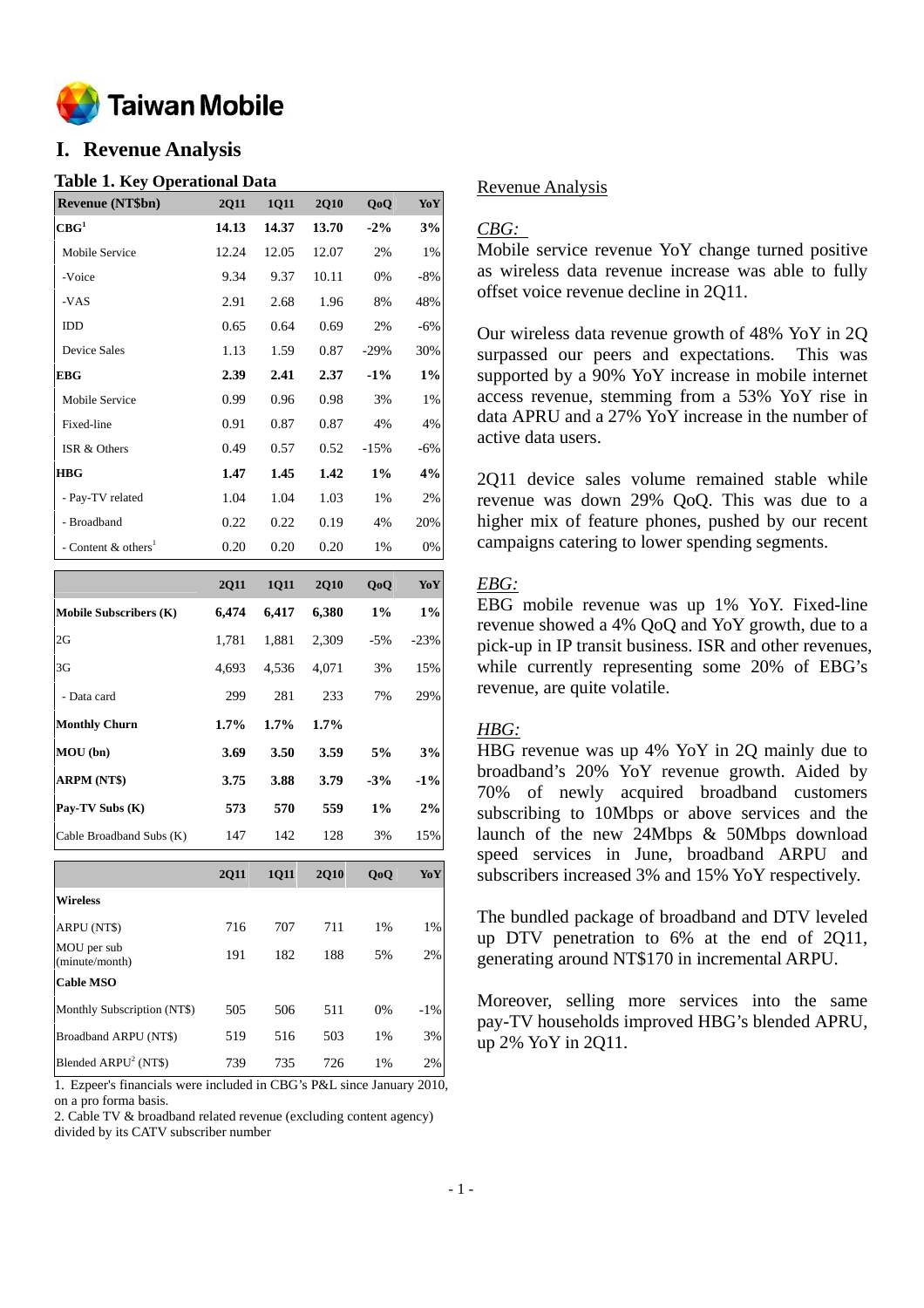

# **II. EBIT Analysis**

## **Table 2. EBIT Breakdown**

| NT\$bn        | <b>2Q11</b> | 1Q11  | 2Q10  | QoQ                | Yo Y       |
|---------------|-------------|-------|-------|--------------------|------------|
| <b>EBITDA</b> | 6.58        | 6.29  | 7.22  | 5%                 | $-9%$      |
| $-CBG$        | 5.17        | 4.92  | 5.92  | 5%                 | $-13%$     |
| $-$ EBG       | 0.63        | 0.61  | 0.58  | 3%                 | 8%         |
| $-$ HBG       | 0.76        | 0.75  | 0.70  | 1%                 | 10%        |
| <b>Margin</b> | 36.6%       | 34.5% | 41.4% | 2.1 <sub>pps</sub> | $-4.8$ pps |
| $-CBG$        | 36.6%       | 34.3% | 43.2% | 2.4 <sub>pps</sub> | $-6.6$ pps |
| $-$ EBG       | 26.2%       | 25.2% | 24.5% | 1.0 <sub>pps</sub> | 1.7pps     |
| $-$ HBG       | 51.9%       | 51.9% | 49.1% | $-0.1$ pps         | 2.7pps     |
| D&A           | 2.34        | 2.31  | 2.29  | $1\%$              | 2%         |
| $-CBG$        | 1.98        | 1.96  | 1.99  | 1%                 | 0%         |
| $-$ EBG       | 0.20        | 0.18  | 0.14  | 7%                 | 44%        |
| $-$ HBG       | 0.12        | 0.12  | 0.13  | 2%                 | $-1%$      |
| <b>EBIT</b>   | 4.24        | 3.98  | 4.93  | 6%                 | $-14%$     |
| $-CBG$        | 3.20        | 2.96  | 3.94  | $8\%$              | $-19%$     |
| $-$ EBG       | 0.43        | 0.43  | 0.45  | 1%                 | $-3%$      |
| $-$ HBG       | 0.64        | 0.63  | 0.57  | 1%                 | 12%        |

## **Table 3. Non-operating Item**

| NT\$bn                             | <b>2011</b> | 1011   | <b>2010</b> | 0 <sub>0</sub> | YoY    |
|------------------------------------|-------------|--------|-------------|----------------|--------|
| <b>Non-Operating</b>               | (0.06)      | (0.01) | (0.75)      | 280%           | $-93%$ |
| -Net Interest Revenue<br>(Expense) | 0.01        | (0.06) | (0.07)      | NM             | NM     |
| - Write-off Loss                   | (0.17)      | (0.06) | (0.79)      | 181%           | $-79%$ |
| -Others                            | 0.11        | 0.11   | 0.11        | $-1\%$         | 1%     |

## EBITDA Analysis

For the quarter, due to improved mobile service revenue coupled with less smartphone subsidies, CBG's EBITDA rose by 5% QoQ and YoY decline narrowed.

EBG's 2Q11 EBITDA increased both QoQ and YoY, driven by a rise in enterprise mobile revenue and cost management.

In 2Q11, benefiting from a higher blended ARPU as a result of a rising broadband subscriber base, HBG's EBITDA had a 10% YoY growth and its EBITDA margin was up 2.7% from a year ago.

Sequential increases in the EBITDAs of all the business groups resulted in margin expansions in 2Q11. Separately, YoY rises in the EBITDAs of EBG and HBG, coupled with a reduction in CBG's EBITDA decline, mitigated the company's EBITDA decrease.

## Non-Operating Item Analysis

2Q non-operating expenses dropped 93% YoY, mainly due to a 79% decrease in asset write-off losses. Net interest expense turned into net interest revenue due to decreasing bank loans.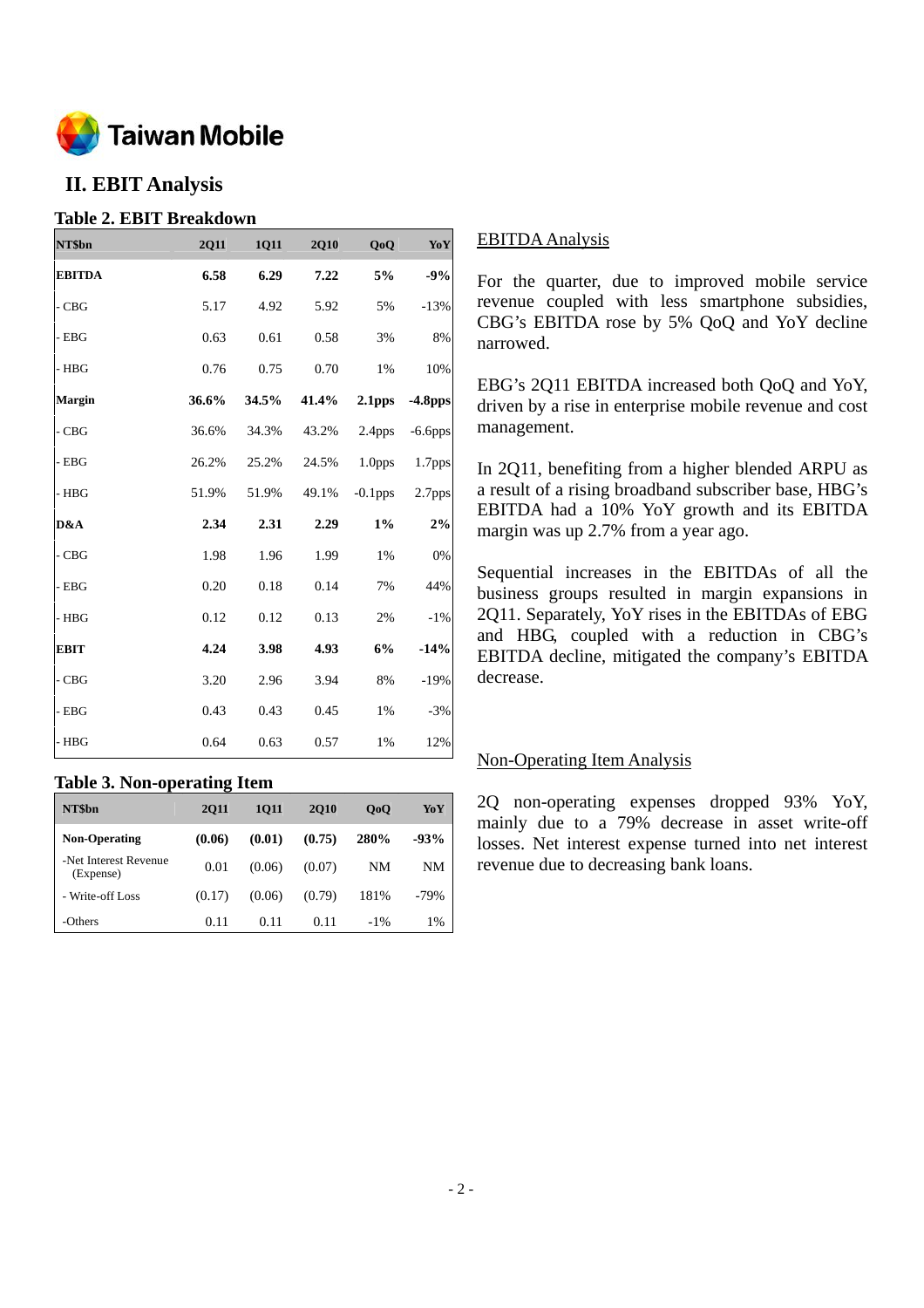

# **III. Income Statement Analysis**

### **Table 4. 1H Consolidated Results vs. Forecast**

| NT\$bn                        | 1H11<br><b>Actual</b> | 2011<br><b>Forecast</b> | $%$ of<br><b>Forecast</b><br><b>Achieved</b> |
|-------------------------------|-----------------------|-------------------------|----------------------------------------------|
| Revenue                       | 36.20                 | 73.96                   | 49%                                          |
| Service Revenue <sup>1</sup>  | 33.42                 | 67.52                   | 49%                                          |
| <b>Handset Sales</b>          | 2.77                  | 6.44                    | 43%                                          |
| <b>Operating Income</b>       | 8.22                  | 16.29                   | 50%                                          |
| Non-op. Income (Expense)      | (0.07)                | (0.54)                  | 13%                                          |
| <b>Asset Write-off Losses</b> | (0.23)                | (0.61)                  | 37%                                          |
| Pre-tax Income                | 8.15                  | 15.76                   | 52%                                          |
| (Less Tax)                    | (1.38)                | (2.68)                  | 52%                                          |
| <b>Net Income</b>             | 6.76                  | 13.08                   | 52%                                          |
| EPS (NT\$)                    | 2.26                  | 4.57                    | 49%                                          |
| <b>EBITDA</b>                 | 12.86                 | 25.77                   | 50%                                          |
| <b>EBITDA</b> margin          | 35.5%                 | 34.8%                   |                                              |

1. Total revenue deducted handset sales revenue.

## **Table 5. Income Statement**

| NT\$bn                       | <b>2011</b> | <b>1Q11</b> | <b>2Q10</b> |
|------------------------------|-------------|-------------|-------------|
| <b>Revenue</b>               | 17.97       | 18.22       | 17.45       |
| Service Revenue <sup>1</sup> | 16.82       | 16.60       | 16.58       |
| <b>Operating Cost</b>        | 10.36       | 10.91       | 9.21        |
| <b>Operating Expenses</b>    | 3.38        | 3.33        | 3.31        |
| <b>EBITDA</b>                | 6.58        | 6.29        | 7.22        |
| <b>Operating Income</b>      | 4.24        | 3.98        | 4.93        |
| Non-op. Income<br>(Expense)  | (0.06)      | (0.01)      | (0.75)      |
| Pre-tax Income               | 4.18        | 3.97        | 4.18        |
| (Less Tax)                   | (0.71)      | (0.67)      | (0.81)      |
| <b>Net Income</b>            | 3.47        | 3.29        | 3.38        |
|                              |             |             |             |

1. Total revenue deducted handset sales revenue.

# Income Statement Analysis

1H11 consolidated revenue and EBITDA surpassed our guidance, mainly attributable to the better-than-expected wireless data revenue. Separately, 1H11 non-operating expenses also came in less than guidance, because of lower-than-expected asset write-offs and interest expenses. As such, our net profit achieved 52% of full-year guidance.

2Q11 service revenue rose both QoQ and YoY, underpinned by mobile data revenue growth. That said, 2Q EBITDA still reported a decline due to increased handset subsidies. With lower non-operating expenses, 2Q11 EPS grew to \$1.16, up 5% QoQ and 3% YoY.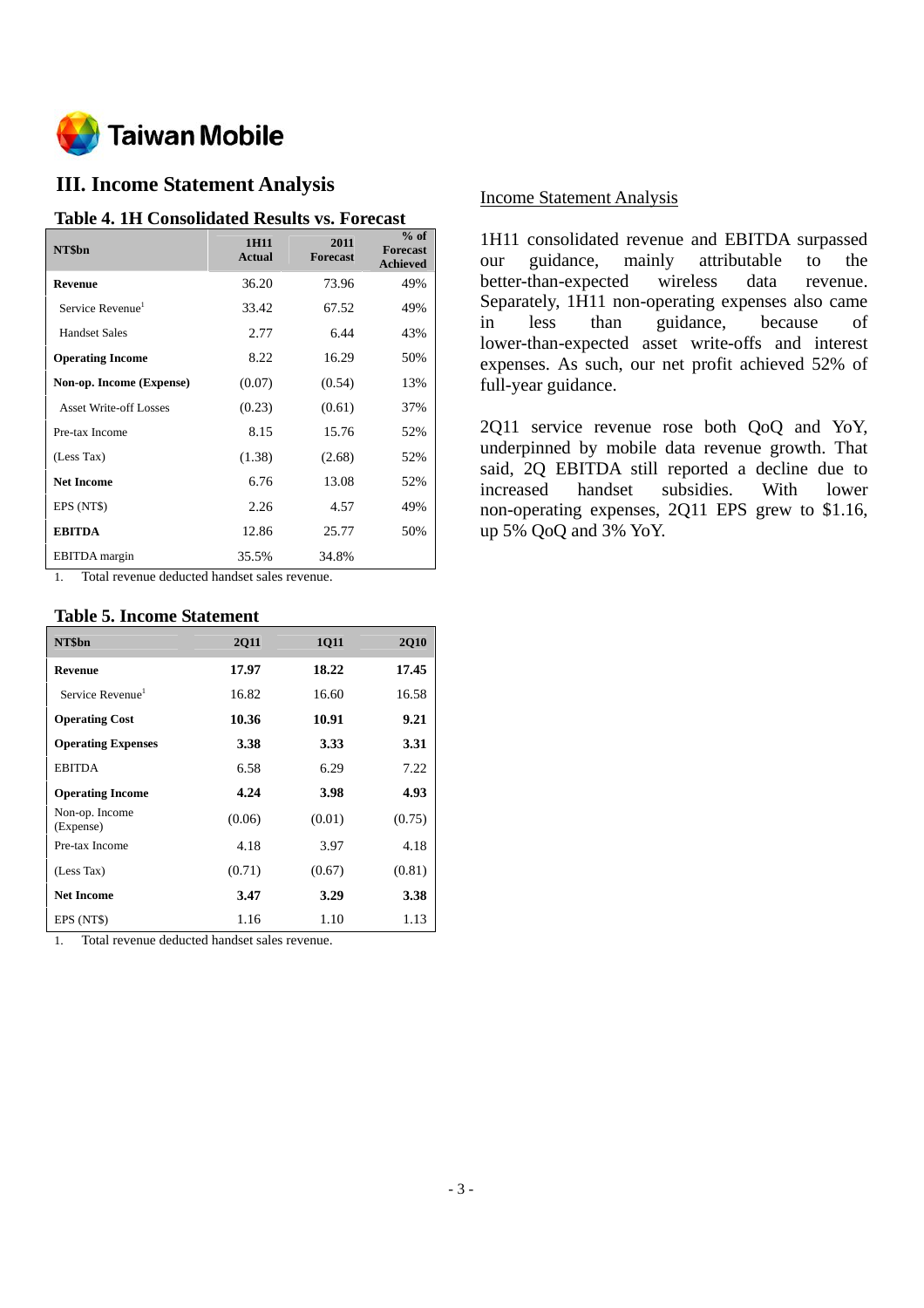

# **IV. Cash Flow Analysis**

# **Table 6. Cash Flow**

| NT\$bn                                            | <b>2Q11</b> | 1Q11   | <b>2Q10</b> |  |  |  |
|---------------------------------------------------|-------------|--------|-------------|--|--|--|
| Total Op Sources/(Uses) <sup>1</sup>              | 5.83        | 6.00   | 4.68        |  |  |  |
| <b>Consolidated Net Income</b>                    | 3.47        | 3.29   | 3.38        |  |  |  |
| Depreciation                                      | 2.04        | 2.02   | 2.01        |  |  |  |
| Amortization                                      | 0.30        | 0.29   | 0.27        |  |  |  |
| Changes in Working Capital                        | (0.37)      | 0.15   | (2.19)      |  |  |  |
| <b>Asset Write-off Add-backs</b>                  | 0.17        | 0.06   | 0.79        |  |  |  |
| Other Add-backs                                   | 0.21        | 0.18   | 0.42        |  |  |  |
|                                                   |             |        |             |  |  |  |
| <b>Net Investing Sources/(Uses)</b>               | (1.55)      | (1.48) | (1.49)      |  |  |  |
| Capex                                             | (1.45)      | (1.28) | (1.36)      |  |  |  |
| Divestment (Acquisition)                          | (0.10)      | 0.00   | (0.09)      |  |  |  |
| Deferred charges (Increase)&<br>Others            | 0.00        | (0.20) | (0.03)      |  |  |  |
|                                                   |             |        |             |  |  |  |
| <b>Net Financing Sources/(Uses)</b>               | (0.33)      | (4.64) | (0.30)      |  |  |  |
| <b>Short-Term Borrowings</b>                      | (0.33)      | (1.84) | (0.55)      |  |  |  |
| Commercial Paper Payable                          | 0.00        | (0.50) | 0.25        |  |  |  |
| Long-Term Bank Loan                               | 0.00        | (2.30) | 0.00        |  |  |  |
|                                                   |             |        |             |  |  |  |
|                                                   |             |        |             |  |  |  |
| <b>Net Cash Position Chg.</b>                     | 3.94        | (0.12) | 2.90        |  |  |  |
| Inclusive of cash flow for cash management.<br>1. |             |        |             |  |  |  |

**Table 7. Capex & FCF** 

| NT\$bn                | <b>2Q11</b> | <b>1Q11</b> | <b>2Q10</b> |
|-----------------------|-------------|-------------|-------------|
| <b>Cash Capex</b>     | 1.45        | 1.28        | 1.36        |
| - Mobile              | 1.14        | 0.89        | 0.96        |
| - Fixed-line          | 0.26        | 0.34        | 0.27        |
| - Cable MSO           | 0.05        | 0.06        | 0.13        |
| % of Revenue          | 8%          | 7%          | 8%          |
| <b>Free Cash Flow</b> | 4.38        | 4.71        | 3.32        |

### Cash Flow Analysis

2Q11 operating cash inflow remained at a comparable level to a quarter ago.

On the investing activity front, capex for the quarter was similar to previous levels. Cash outflow of NT\$99.8mn was injected into our 49.9%-own subsidiary, Taipei New Horizons Co., Ltd.

The NT\$0.33bn debt repayment was the main cash outflow for financing activities during the quarter.

#### Capex and Free Cash Flow Analysis

Cash capex accounted for 8% of total revenue in 2Q.

Total free cash flow for 1H11 was NT\$9.09bn, translating into an annualized yield of 6.1%.

On July 28, the Board approved an additional capital expenditure for 2011 to purchase real estate for IDC (Internet Data Center) purposes and the expansion of the fixed network. The group's capex budget would be raised by NT\$0.9bn to around NT\$7.3bn.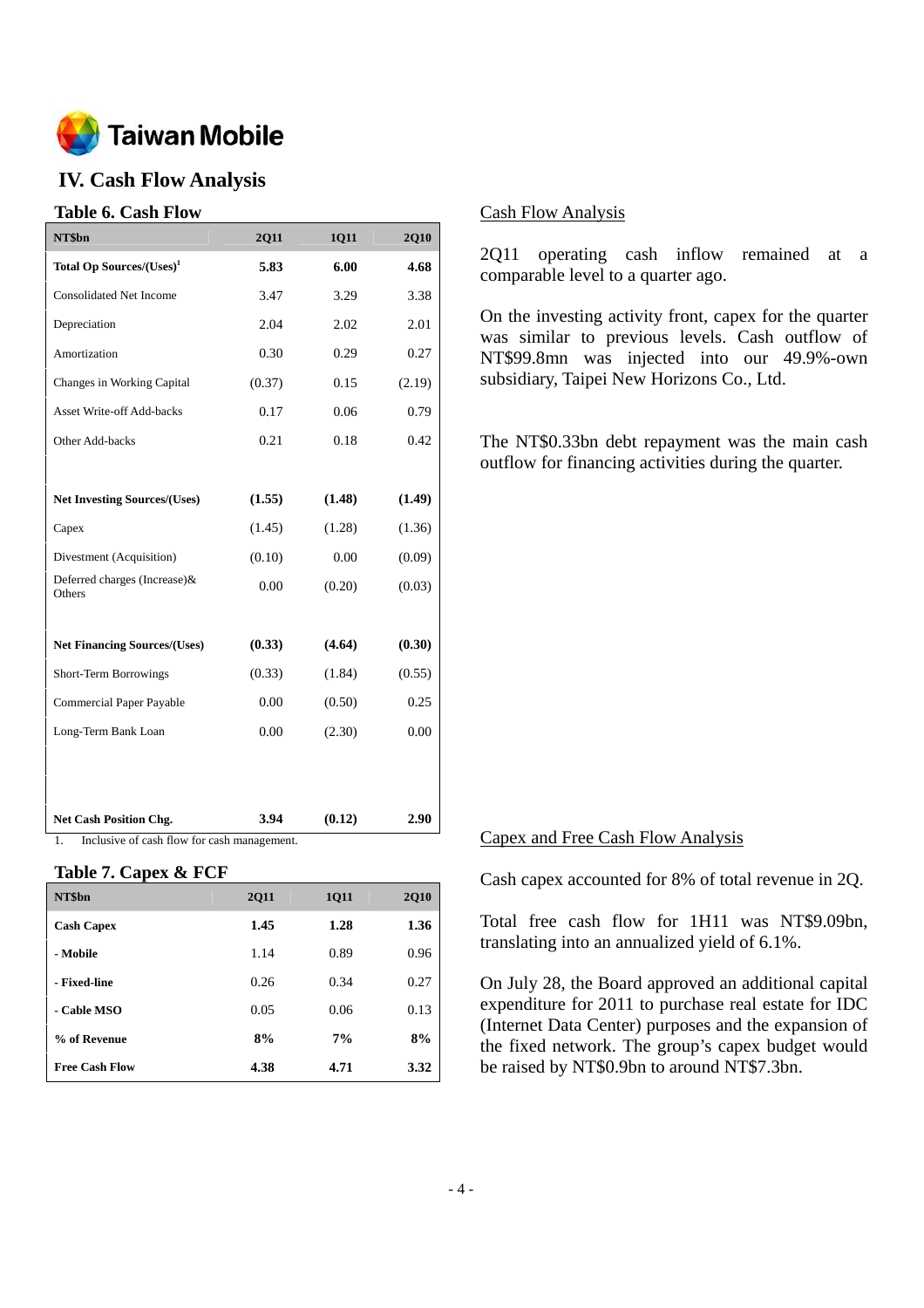

# **V. Balance Sheet Analysis**

## **Table 8. Balance Sheet**

| NT\$bn                                                  | <b>2Q11</b> | <b>1011</b> | 2Q10    |
|---------------------------------------------------------|-------------|-------------|---------|
| <b>Total Assets</b>                                     | 87.16       | 84.44       | 86.37   |
| <b>Current Assets</b>                                   | 19.21       | 15.66       | 14.63   |
| - Cash & Cash Equivalents                               | 9.87        | 5.93        | 5.86    |
| -Available-for-Sale Financial Asset                     | 0.21        | 0.20        | 0.17    |
| - Inventories                                           | 1.39        | 2.00        | 0.85    |
| - Other Current Assets                                  | 7.74        | 7.53        | 7.75    |
| Long-Term Investment                                    | 3.28        | 3.19        | 3.30    |
| Property and Equipment                                  | 41.69       | 42.33       | 44.27   |
| <b>Intangible Assets</b>                                | 19.88       | 20.11       | 20.75   |
| <b>Other Assets</b>                                     | 3.11        | 3.15        | 3.43    |
| <b>Liabilities</b>                                      | 41.93       | 30.25       | 42.33   |
| <b>Current Liabilities</b>                              | 32.80       | 21.16       | 33.27   |
| - ST Debts/Commercial Paper Payable                     | 1.03        | 1.36        | 0.85    |
| - Other Current Liabilities                             | 31.78       | 19.80       | 32.42   |
| Long-Term Borrowings                                    | 8.00        | 8.00        | 8.00    |
| <b>Other Liabilities</b>                                | 1.13        | 1.09        | 1.06    |
| <b>Shareholders' Equity</b>                             | 45.23       | 54.19       | 44.04   |
| -Paid-in Capital                                        | 38.01       | 38.01       | 38.01   |
| -Capital Surplus                                        | 12.43       | 12.43       | 12.43   |
| -Legal Reserve                                          | 16.72       | 15.33       | 15.33   |
| -Treasury Shares                                        | (31.89)     | (31.89)     | (31.89) |
| -Un-appropriated Earnings*                              | 2.27        | 2.27        | 2.27    |
| -Special Reserve                                        | 0.82        | 0.82        | 0.82    |
| -Retained Earnings & Others<br>*: excluding YTD profits | 6.87        | 17.21       | 7.07    |

**Table 9. Ratios** 

|                                   | <b>2011</b> | <b>1011</b> | <b>2010</b> |
|-----------------------------------|-------------|-------------|-------------|
| <b>Current Ratio</b>              | 59%         | 74%         | 44%         |
| Interest Coverage (x)             | 71.5        | 56.8        | 59.9        |
| <b>Net Debt (Cash) to Equity</b>  | $-2\%$      | 6%          | 7%          |
| Net Debt $(Cash)$ to EBITDA $(x)$ | $-0.03$     | 0.13        | 0.11        |
| <b>ROE</b> (annualized)           | 28%         | 25%         | 27%         |
| <b>ROA</b> (annualized)           | 16%         | 16%         | 16%         |

### Balance Sheet Analysis

On the asset side, cash balance continued rising along with steady operating cash inflows.

The increase in long-term investment was largely from the cash injection into Taipei New Horizons Co., Ltd.

Net PP&E balance at the end of 2Q11 continued trending down, with depreciation and asset write-off higher than capex. 2G's net book value was reduced to NT\$11.43bn, while 3G's rose to NT\$12.56bn as of the end of 2Q11. The net PP&E balance consists of \$35.2bn in mobile, \$4.6bn in fixed network and \$1.9bn in cable-TV assets.

Other current liabilities increased QoQ in 2Q, which was a reflection of the NT\$12.4bn cash dividend payment made on July 21.

Gross debt balance fell to NT\$9.03bn due to continuous year-to-date debt repayments. We turned into a net cash position as of 2Q11.

## Ratio Analysis

Current ratio at the end of 2Q was lower than 1Q because of cash dividend payable. Lower debt contributed to better interest coverage ratio in 2Q. In 3Q11, we expect to be back into a net debt position due to the financing of dividend payments.